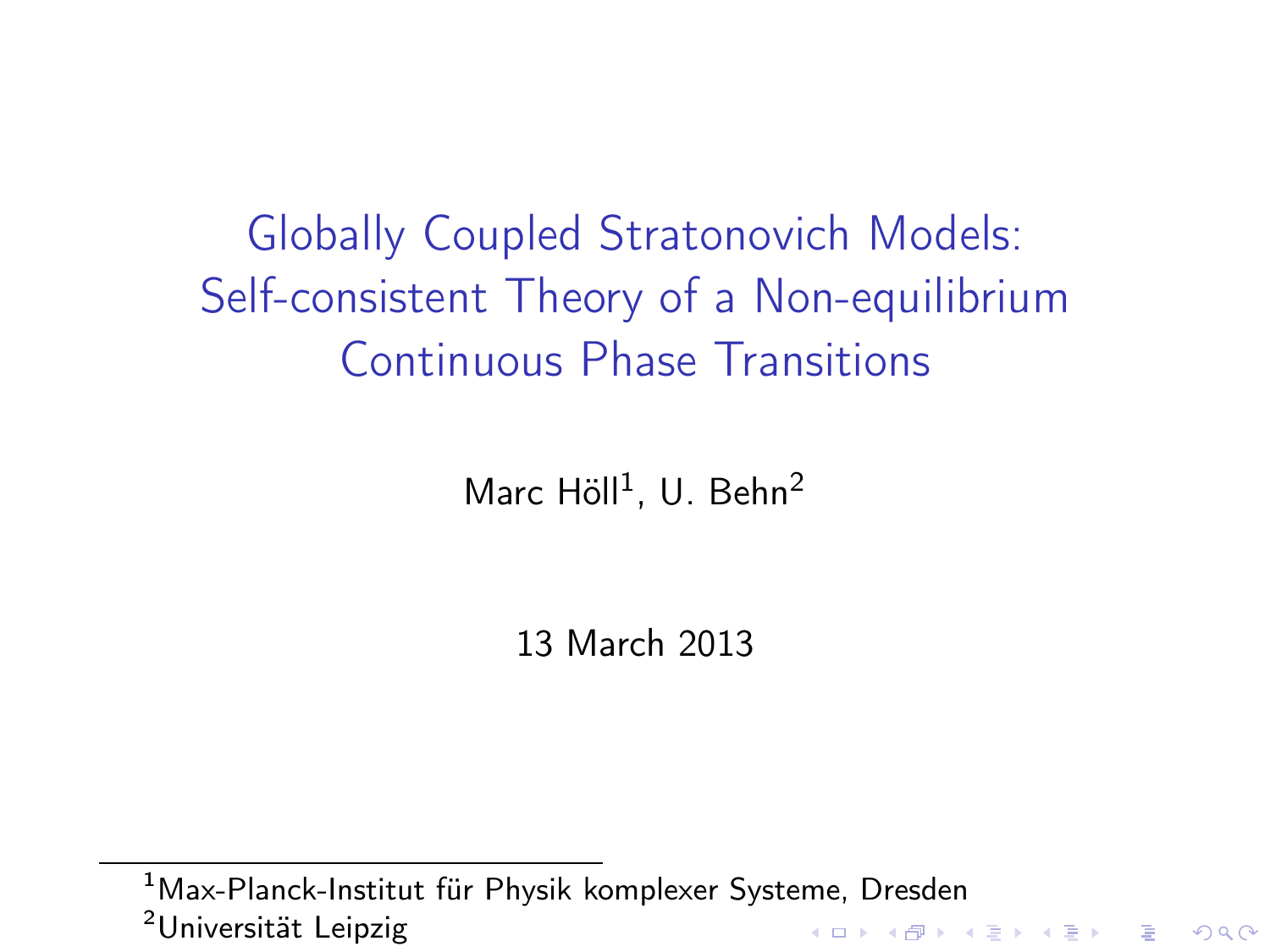### **Outline**

[1. Introduction](#page-2-0)

2. N [coupled Stratonovich models](#page-5-0)

K ロ ▶ K 레 ▶ K 레 ▶ K 레 ≯ K 게 회 게 이 및 사 이 의 O

[3. Summary](#page-19-0)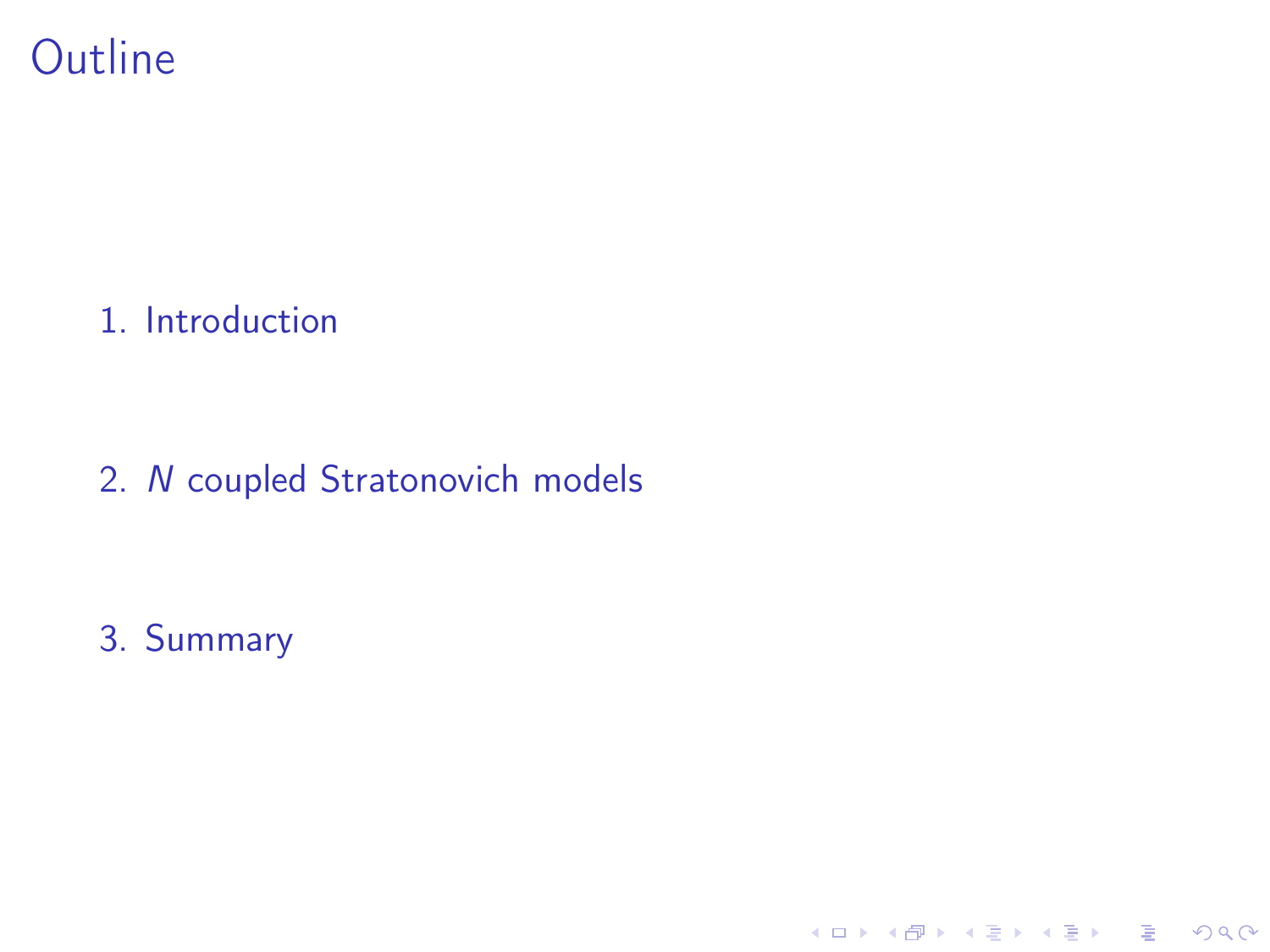#### 1. Introduction

Stratonovich model <sup>1</sup>

 $\blacktriangleright$  Langevin equation

$$
\frac{d}{dt}x = f(x) + g(x) \circ \xi
$$

with 
$$
f(x) = ax - x^3
$$
 and  $g(x) = \sigma x$ 

▶ Fokker-Planck-Equation (FPE)

$$
\frac{\partial}{\partial t}p(x;t) = L_x p(x;t)
$$
\nwith  $L_x \bullet = -\frac{\partial}{\partial x} \Big[ f(x) \bullet \Big] + \frac{1}{2} \frac{\partial}{\partial x} \Big[ g(x) \frac{\partial}{\partial x} \Big( g(x) \bullet \Big) \Big]$ 

<span id="page-2-0"></span> $<sup>1</sup>A$ . Schenzle, H. Brand, *Multiplicative stochastic processes in statistical*</sup> physics, Phys. Rev. A 20 1628 (1979)K ロ ▶ K @ ▶ K 할 > K 할 > 1 할 > 1 ⊙ Q Q ^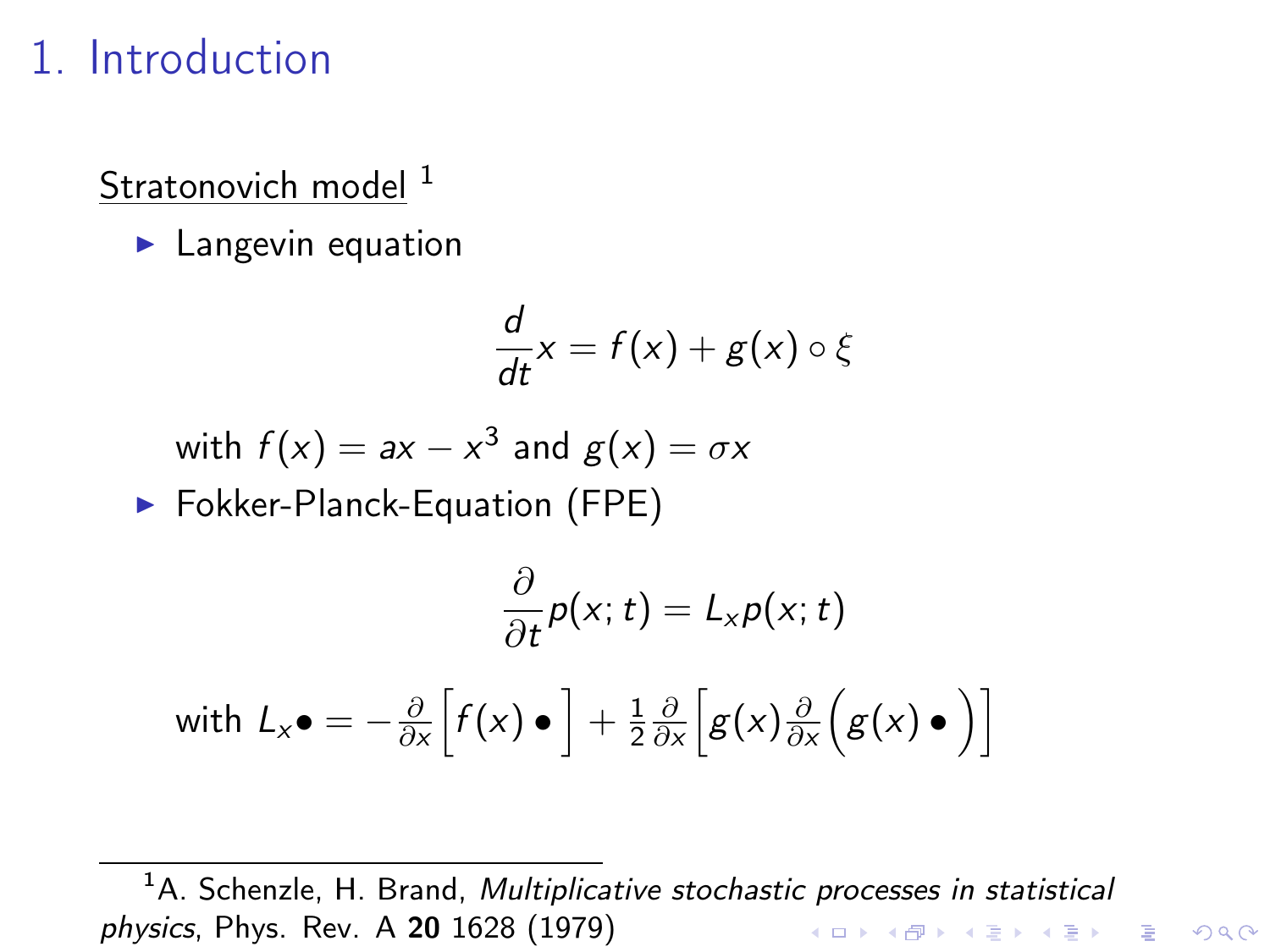Solution of the FPE

$$
p_{s}(x)=\begin{cases} \delta(x) & a \leq 0\\ \frac{1}{Z}|x|^{\frac{2a}{\sigma^2}-1}e^{-\frac{x^2}{\sigma^2}} & a > 0 \end{cases}
$$

÷.



Figure:  $\sigma = 0.5$ ,  $a = 0.1$  and  $a = 0.5$ 

メロト メタト メミト メミト

 $290$ 

ă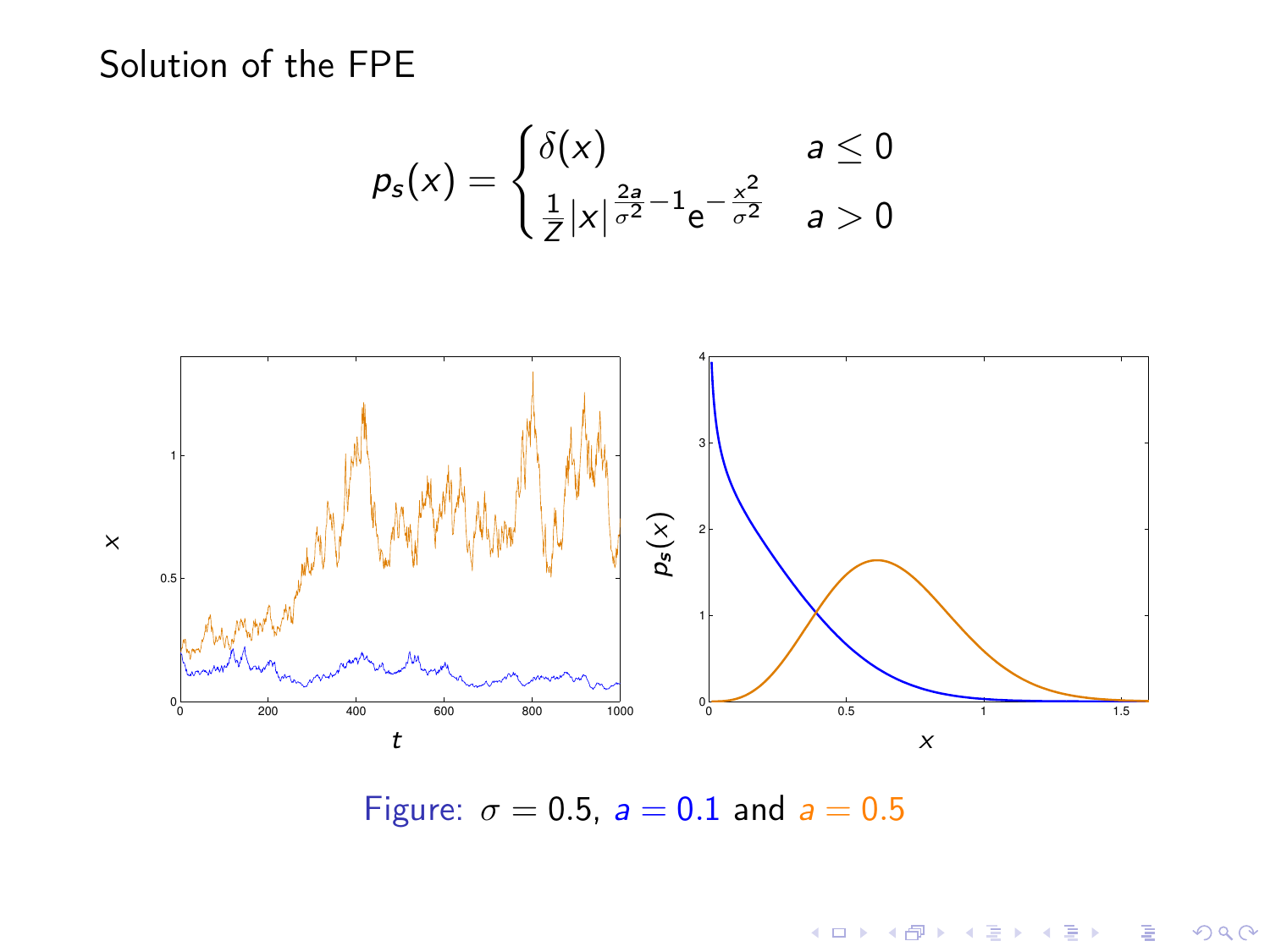

Figure:  $\sigma = 0.5$ ,  $a = -1$  and  $a = 0.1$  (different inital values)

#### $\blacktriangleright$  Ergodicity breaking

 $\triangleright$  Critical behaviour of the order parameter  $\langle x \rangle$  near the critical point  $a_c = 0$ 

 $1$ W. Horsthemke, R. Lefever 1984 Noise-Induced Transitions (Berlin: Springer)KEL KARIK KEL KEL KARIK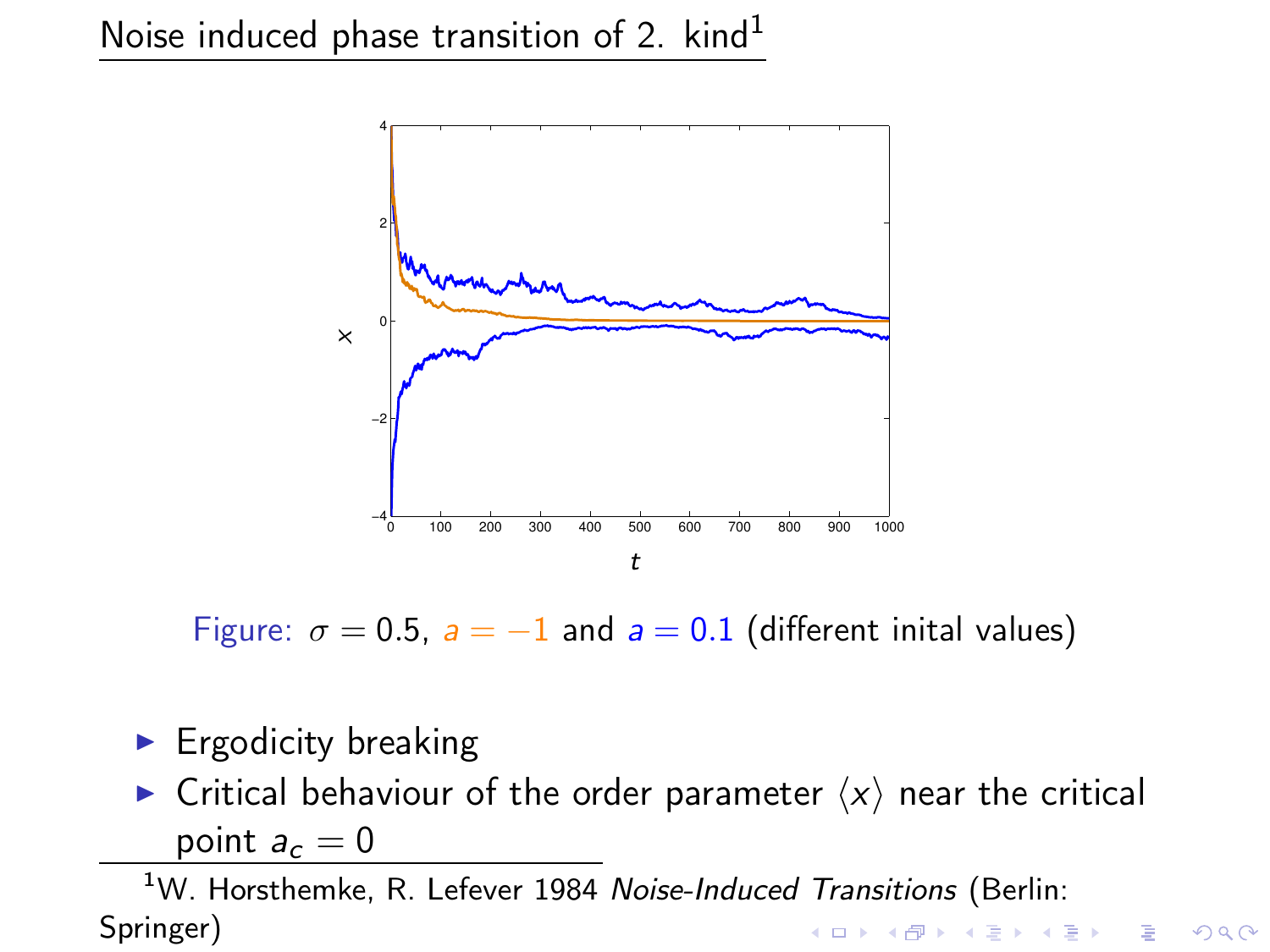### 2. N coupled Stratonovich models

 $\triangleright$  N coupled Stratonovich models  $(i = 1, \ldots, N)$ 

$$
\frac{d}{dt}x_i = ax_i - x_i^3 + \frac{D}{N-1}\sum_{j=1}^N(x_j - x_i) + \sigma x_i \circ \xi_i
$$

- $\triangleright$  No stationary solution of the FPE is known  $\Rightarrow$  Approximate solution
- <span id="page-5-0"></span>Here: strong coupling  $(D$  is large)  $\Rightarrow$  Introduction of the centre of mass R and the relative coordinates  $r_k$   $(k = 2, \ldots, N)$

$$
R = \frac{1}{N} \sum_{i=1}^{N} x_i
$$

$$
r_k = R - x_k
$$

**A O A Y A P A P A P A SHOP**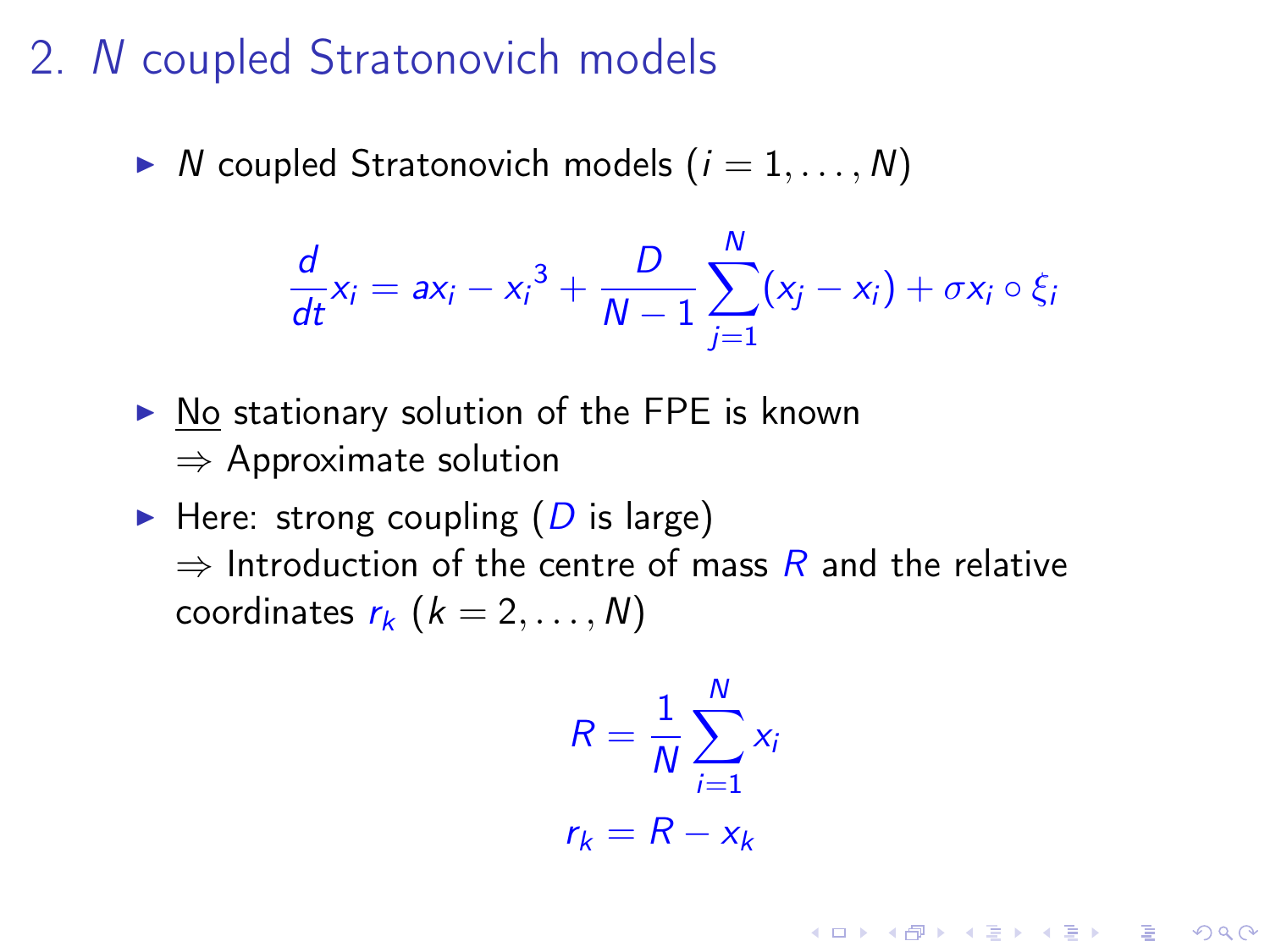$\blacktriangleright$  Langevin equations transform

$$
\frac{d}{dt}R = \dots \text{ (without } D) \dots + \sum_{i=1}^{N} g_{1i} \circ \xi_i
$$
\n
$$
\frac{d}{dt}r_k = \left(a - \frac{N}{N-1}D\right)r_k + \dots + \sum_{i=1}^{N} g_{ki} \circ \xi_i
$$

- $\triangleright$  Crucial physical observation: time scale separation
	- $\triangleright$  R moves slowly
	- $r_2, \ldots, r_N$  move fast (short time scales)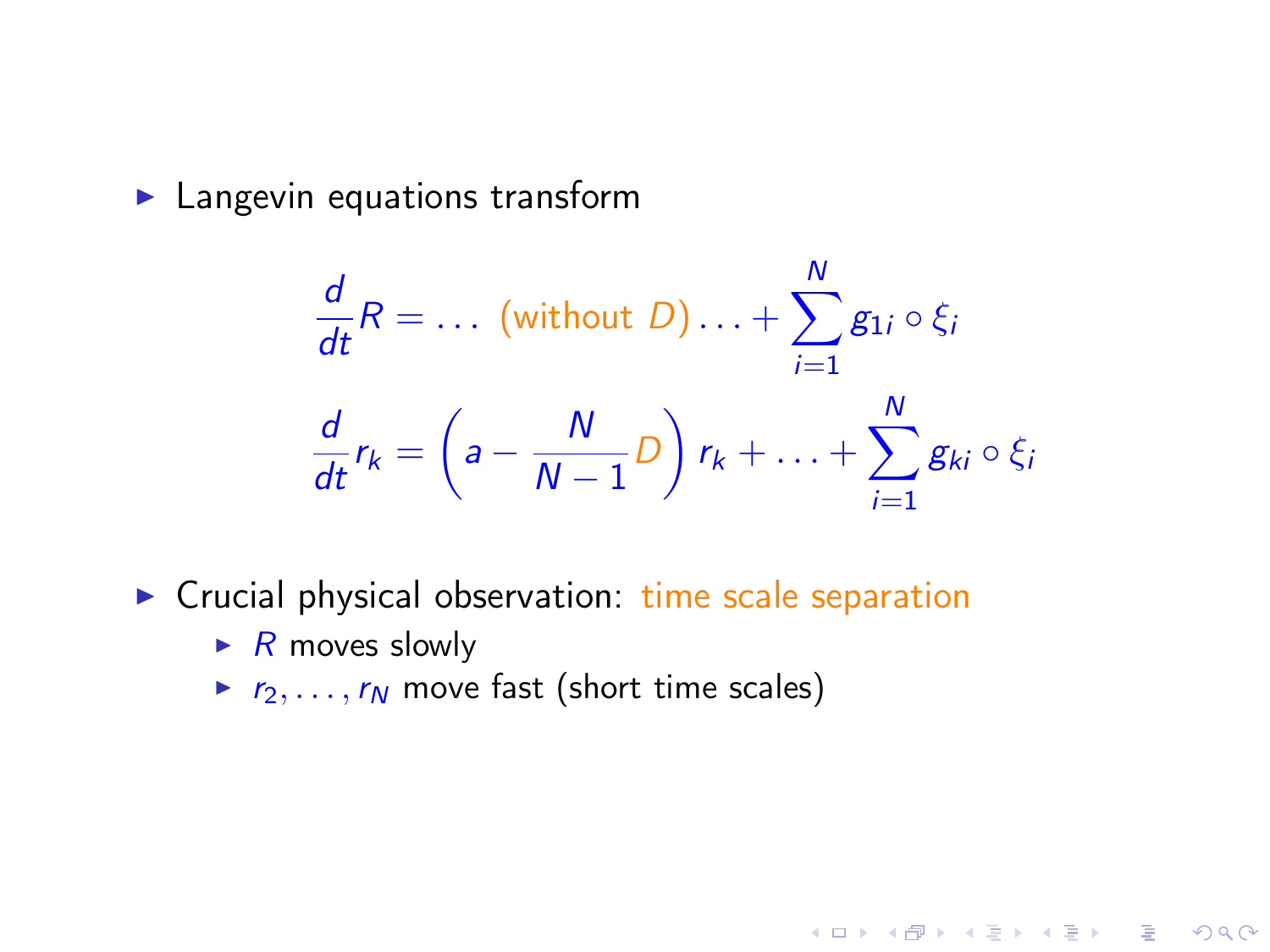## 2.1 Strong coupling limit  $D \to \infty$ <sup>1</sup>

Only results:

 $\blacktriangleright$  Probability densities

$$
p_{s}(\mathbf{r}) = \delta(\mathbf{r})
$$
  
\n
$$
p_{s}(R) = \begin{cases} \delta(R) & a \leq a_{c} \\ \frac{1}{N_{R}} |R|^{\frac{2aN}{\sigma^{2}} + N - 2} & a > a_{c} \end{cases}
$$

with the critical point  $a_c=-\frac{\sigma^2}{2}$  $\frac{\sigma^2}{2}\left(1-\frac{1}{\Lambda}\right)$  $\frac{1}{N}$ 

 $\triangleright$  Order parameter  $\langle R \rangle$  shows critical behaviour near  $a_c$ :

$$
\langle R \rangle \sim (a-a_c)^\beta \text{ with } \beta=1
$$

<sup>1</sup>F. Senf, P.M. Altrock, U. Behn, Nonequilibrium Phase Transitions in Finie Arrays of Globally Coupled Stratonovich Models: Strong Coupling Limit, New J. Phys. 11, 063010 (2009).**KOD KARD KED KED E VOOR**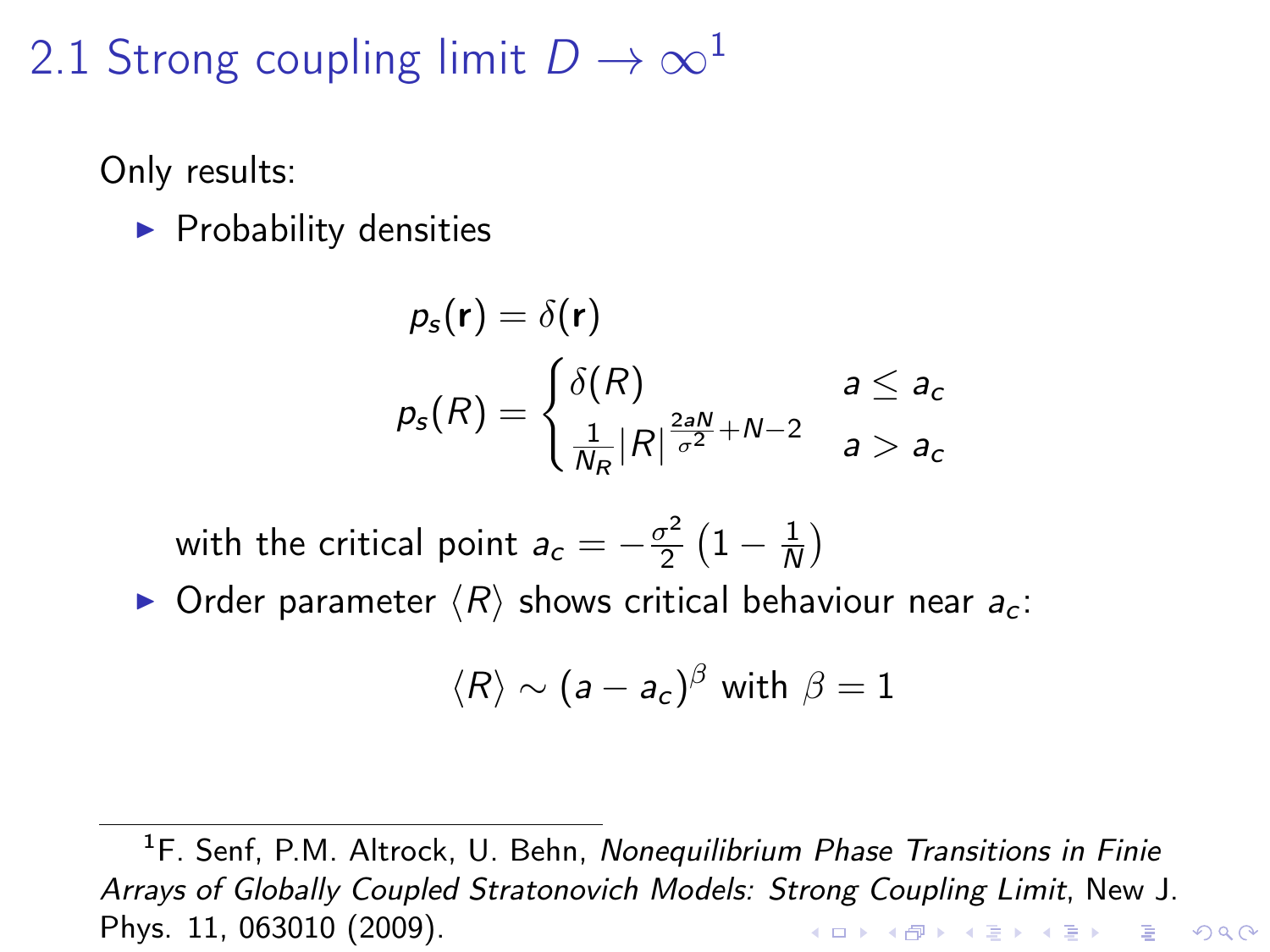## 2.1 Strong coupling limit  $D \to \infty$ <sup>1</sup>

Only results:

 $\blacktriangleright$  Probability densities

$$
p_s(\mathbf{r}) = \delta(\mathbf{r}) \Rightarrow \text{ No width.}
$$
  

$$
p_s(R) = \begin{cases} \delta(R) & a \le a_c \\ \frac{1}{N_R} |R|^{\frac{2aN}{\sigma^2} + N - 2} & a > a_c \end{cases}
$$

with the critical point  $a_c=-\frac{\sigma^2}{2}$  $\frac{\sigma^2}{2}\left(1-\frac{1}{\Lambda}\right)$  $\frac{1}{N}$ 

 $\triangleright$  Order parameter  $\langle R \rangle$  shows critical behaviour near  $a_c$ :

$$
\langle R \rangle \sim (a-a_c)^\beta \text{ with } \beta=1
$$

<sup>1</sup>F. Senf, P.M. Altrock, U. Behn, Nonequilibrium Phase Transitions in Finie Arrays of Globally Coupled Stratonovich Models: Strong Coupling Limit, New J. Phys. 11, 063010 (2009).**KOD KARD KED KED E VOOR**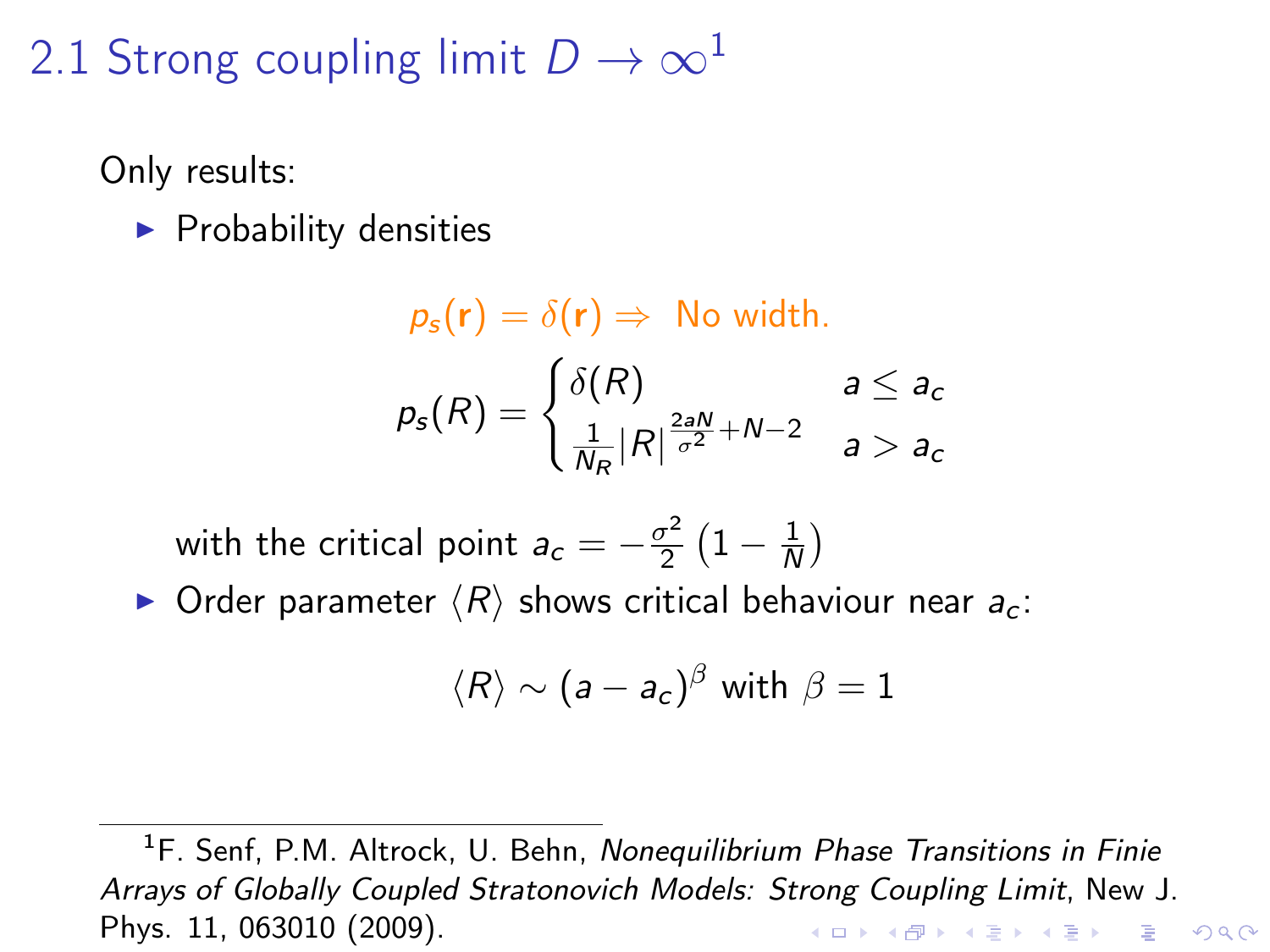### 2.2 Finite coupled models  $D \gg 1$

# Two observations

 $(1) \langle r^2 \rangle \neq 0$ 



Figure:  $a = 1$ ,  $\sigma = 0.5$ ,  $D = 130$  and  $N = 2$ 

K ロ > K @ > K 할 > K 할 > → 할 → ⊙ Q @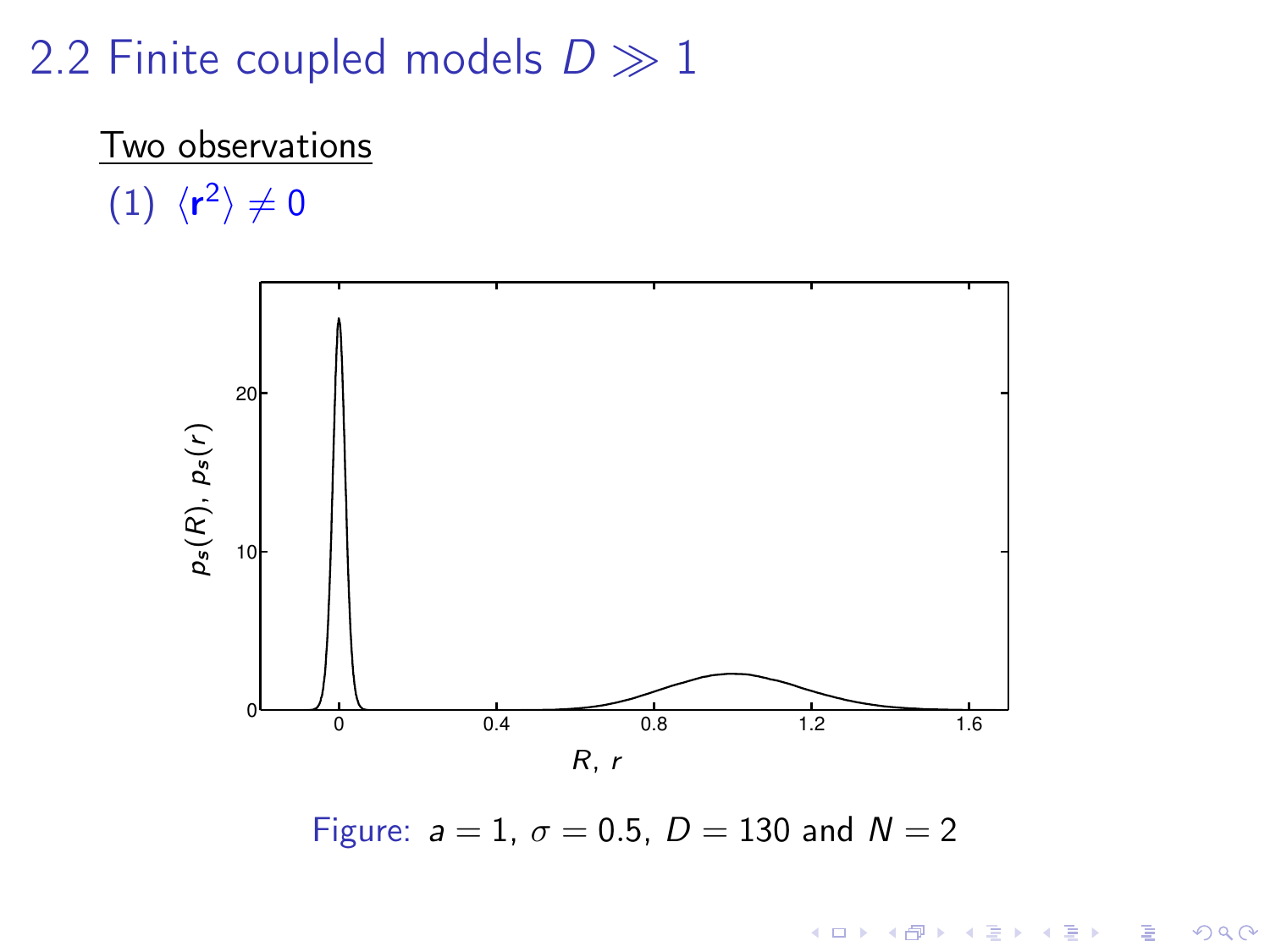(2) The reduced FPE of  $p(R; t)$  contains conditional moments of the relative coordinates (later with more assumptions:  $\langle r_k | R \rangle$ and  $\langle r_k^2 | R \rangle$ )

 $\rightarrow$  The reduced FPE: Integrating the full FPE over all relative coordinates yields the reduced FPE of  $p(R; t)$ 

full FPE : 
$$
\frac{\partial}{\partial t} p(R, \mathbf{r}; t) = Lp(R, \mathbf{r}; t)
$$
  
\n
$$
\int d\mathbf{r}
$$
\nreduced FPE :  $\frac{\partial}{\partial t} p(R; t) = L_R p(R; t)$ 

**A O A Y A P A P A P A SHOP** 

with  $L_R = \ldots$  contains  $\langle r_k | R \rangle$  and  $\langle {r_k}^2 | R \rangle \ldots$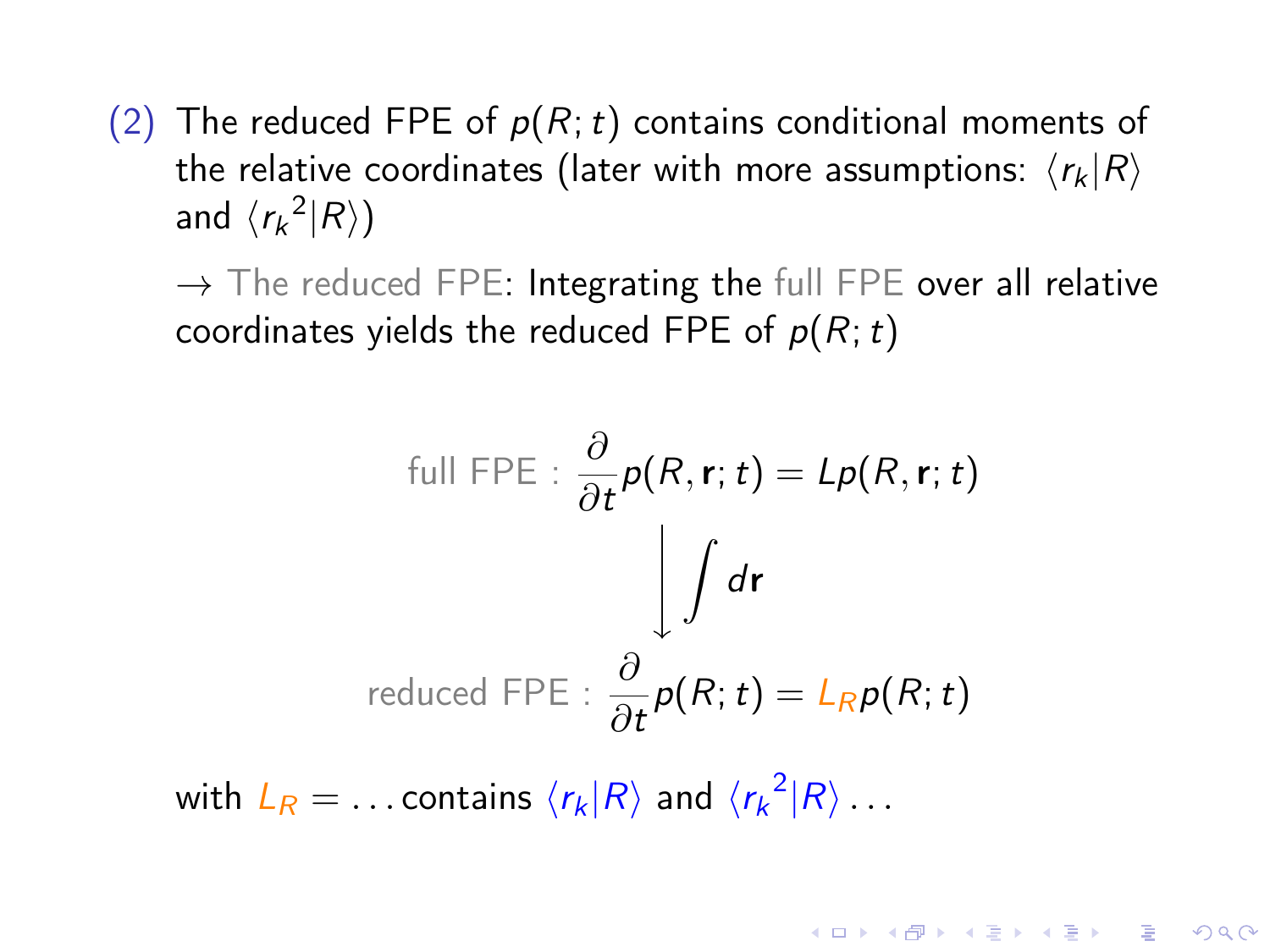How can we obtain

 $p_s(r_k|R)$ ?

K ロ ▶ K @ ▶ K 할 ▶ K 할 ▶ | 할 | 2000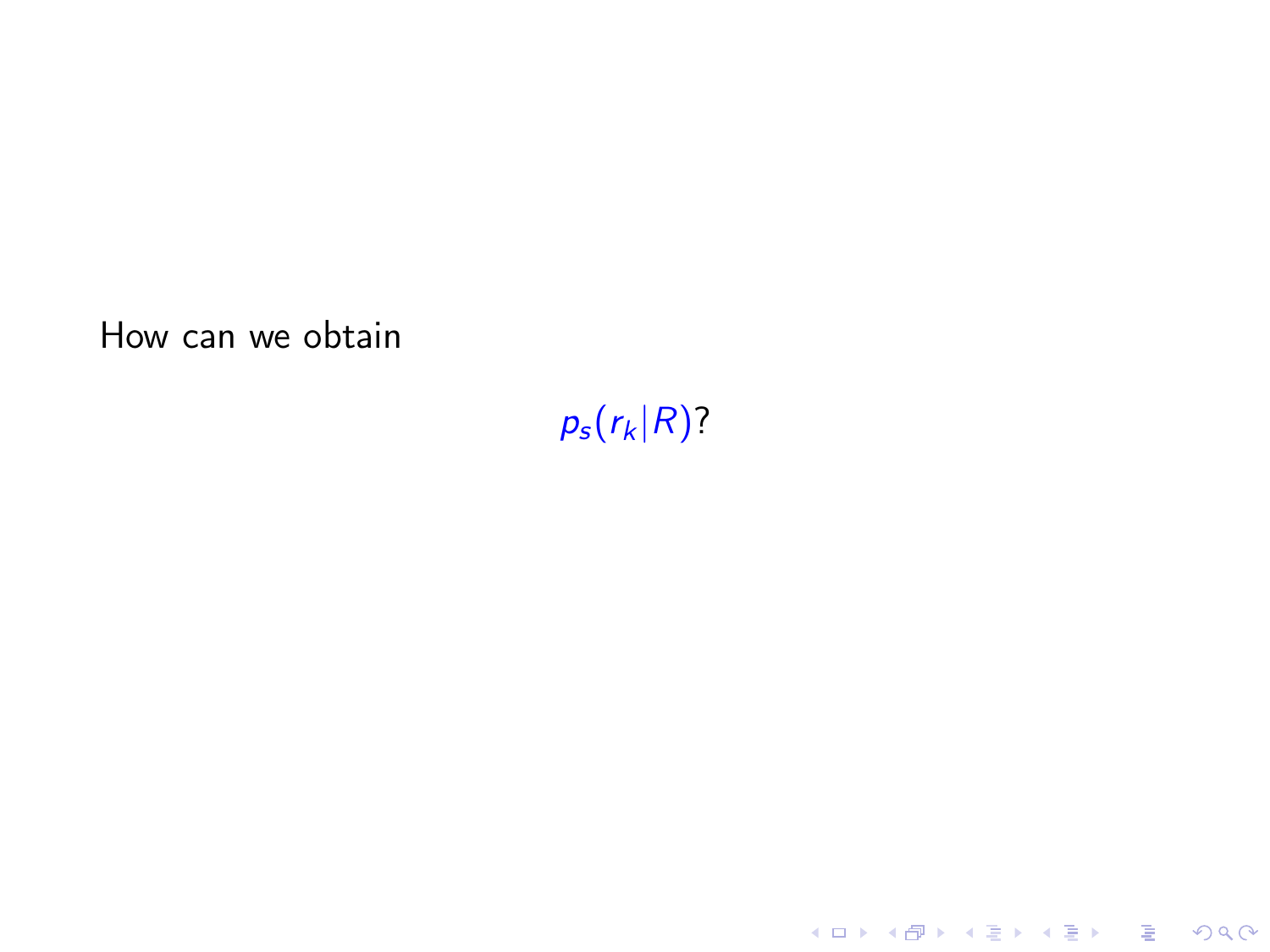#### (A) FPE of  $p(r|R;t)$

- $\triangleright$  Keep R constant in the Langevin equations for **r**  $\Rightarrow$  Corresponding FPE for  $p(\mathbf{r}; R, t)$
- Interpretation of  $p(r; R, t)$ :

time scale seperation  $\Rightarrow p(\mathbf{r}; R, t) \approx p(\mathbf{r}|R; t)$ 

FPE for  $p(\mathbf{r}|R;t)$ 

$$
\frac{\partial}{\partial t}p(\mathbf{r}|R;t)=L_{R,\mathbf{r}}p(\mathbf{r}|R;t)
$$

**KORK EX KEY KEY YOUR** 

 $\rightarrow$  Solution only for  $N = 2$  $\rightarrow$  Use  $p(r_k | R; t)$  instead of  $p(r | R; t)$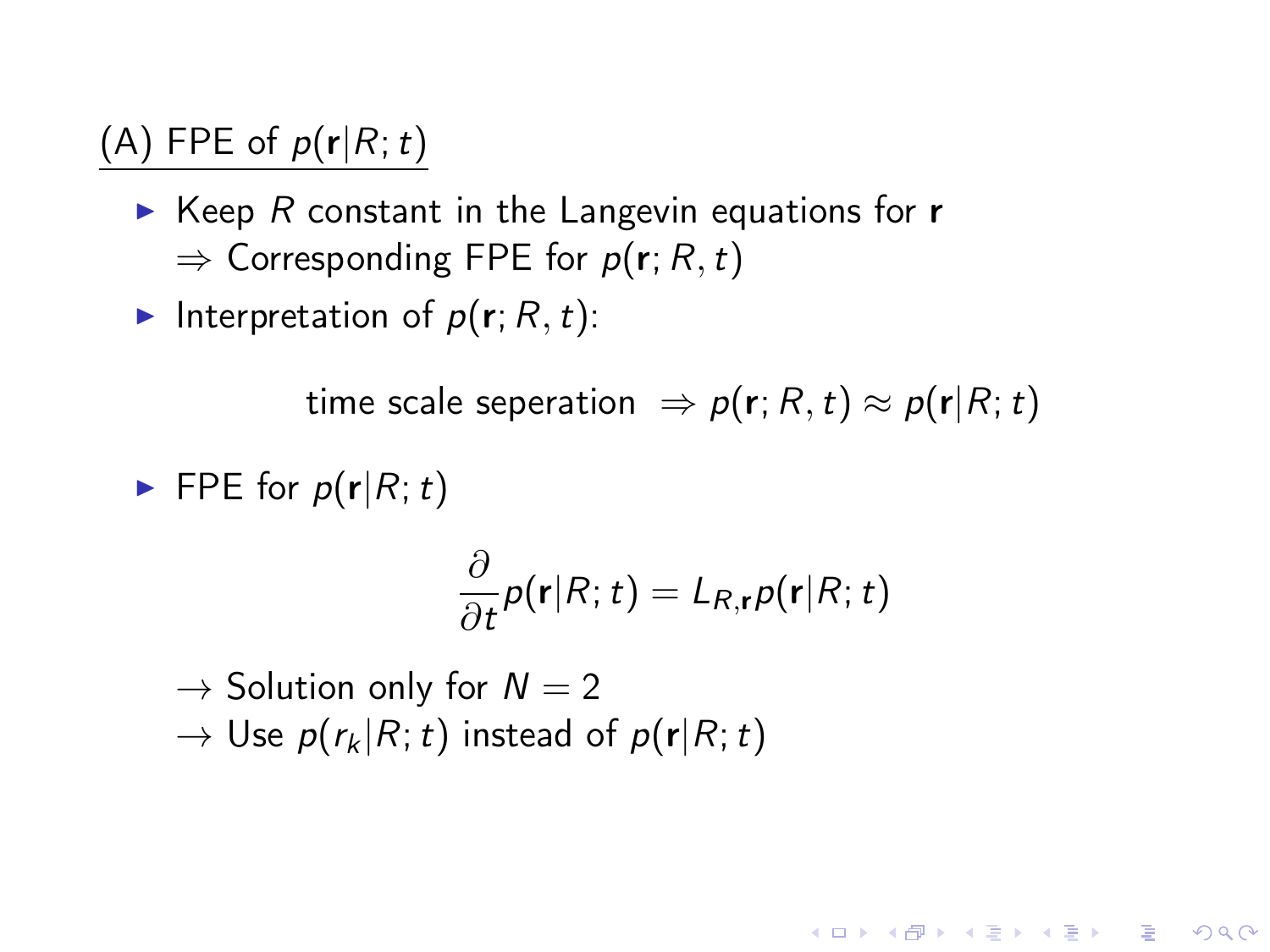$$
p_s(\mathbf{r}|R) \xrightarrow{\text{Integration}} p_s(r_k|R, \langle r_k|R \rangle, \langle r_k^2|R \rangle) \xrightarrow{\text{Self-cons. eq.}} p_s(r_k|R)
$$

- $\blacktriangleright$  Two ansatzes
	- (1)  $p_s(r|R)$  seperates
	- (2) All conditional moments are equal
- $\blacktriangleright$  Self-consistent equations

$$
\langle r_k | R \rangle = \int dr_k \ r_k p_s(r_k | R; \langle r_k | R \rangle, \langle r_k^2 | R \rangle)
$$

$$
\langle r_k^2 | R \rangle = \int dr_k \ r_k^2 p_s(r_k | R; \langle r_k | R \rangle, \langle r_k^2 | R \rangle)
$$

K ロ ▶ K 레 ▶ K 레 ▶ K 레 ≯ K 게 회 게 이 및 사 이 의 O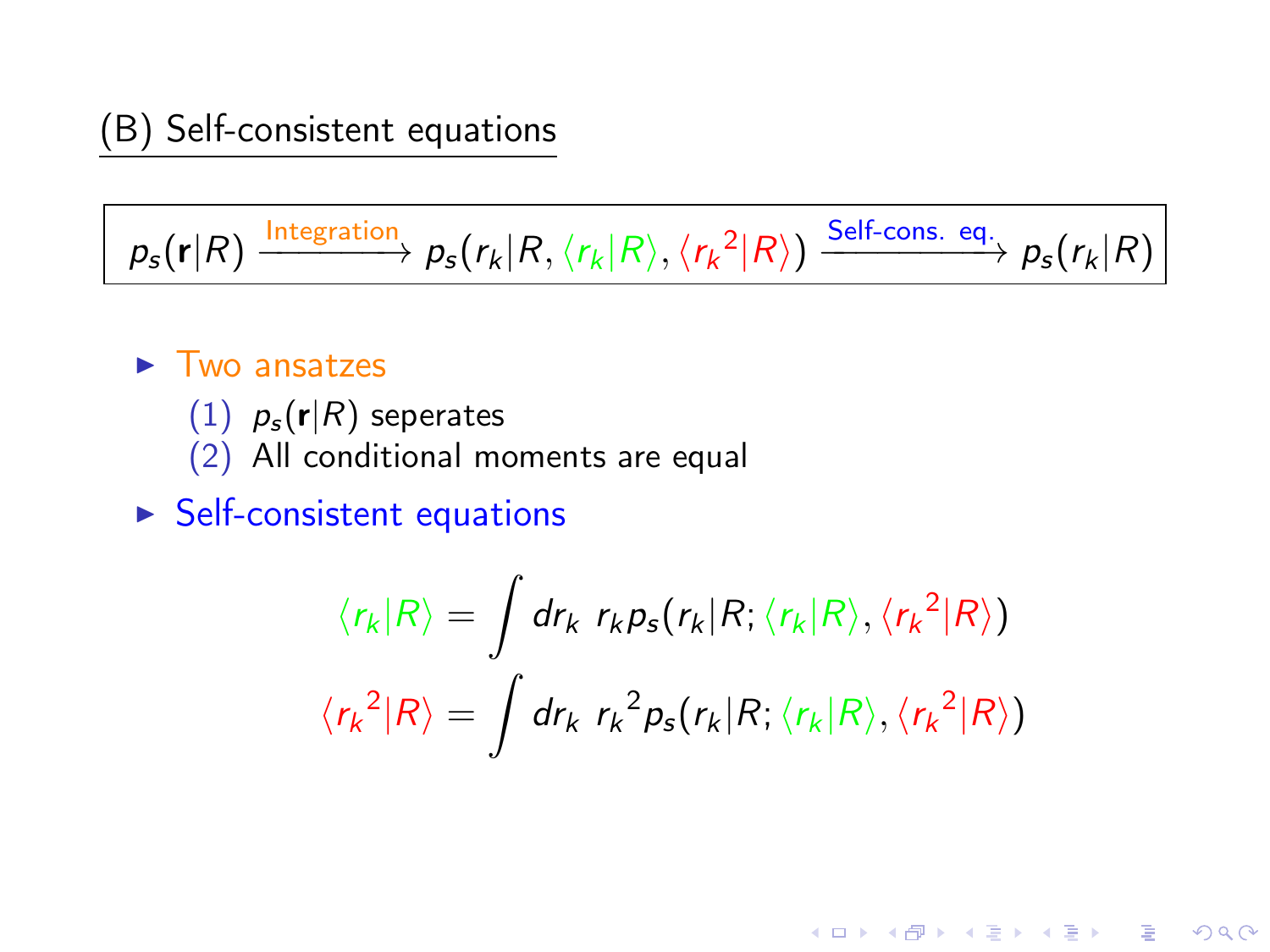The conditional probability density

Approximately:  $p_s(r_k|R)$  is gaussian

$$
p_s(r_k|R) = \frac{1}{N} \exp\left(-\frac{N^2D}{\sigma^2(N-1)^2R^2}r_k^2\right)
$$

 $\blacktriangleright$  The conditional moments are

$$
\langle r_k | R \rangle = 0
$$

$$
\langle r_k^2 | R \rangle = \frac{\sigma^2}{2} \frac{(N-1)^2}{N^2 D} R^2
$$

K □ ▶ K @ ▶ K 할 ▶ K 할 ▶ | 할 | K 9 Q @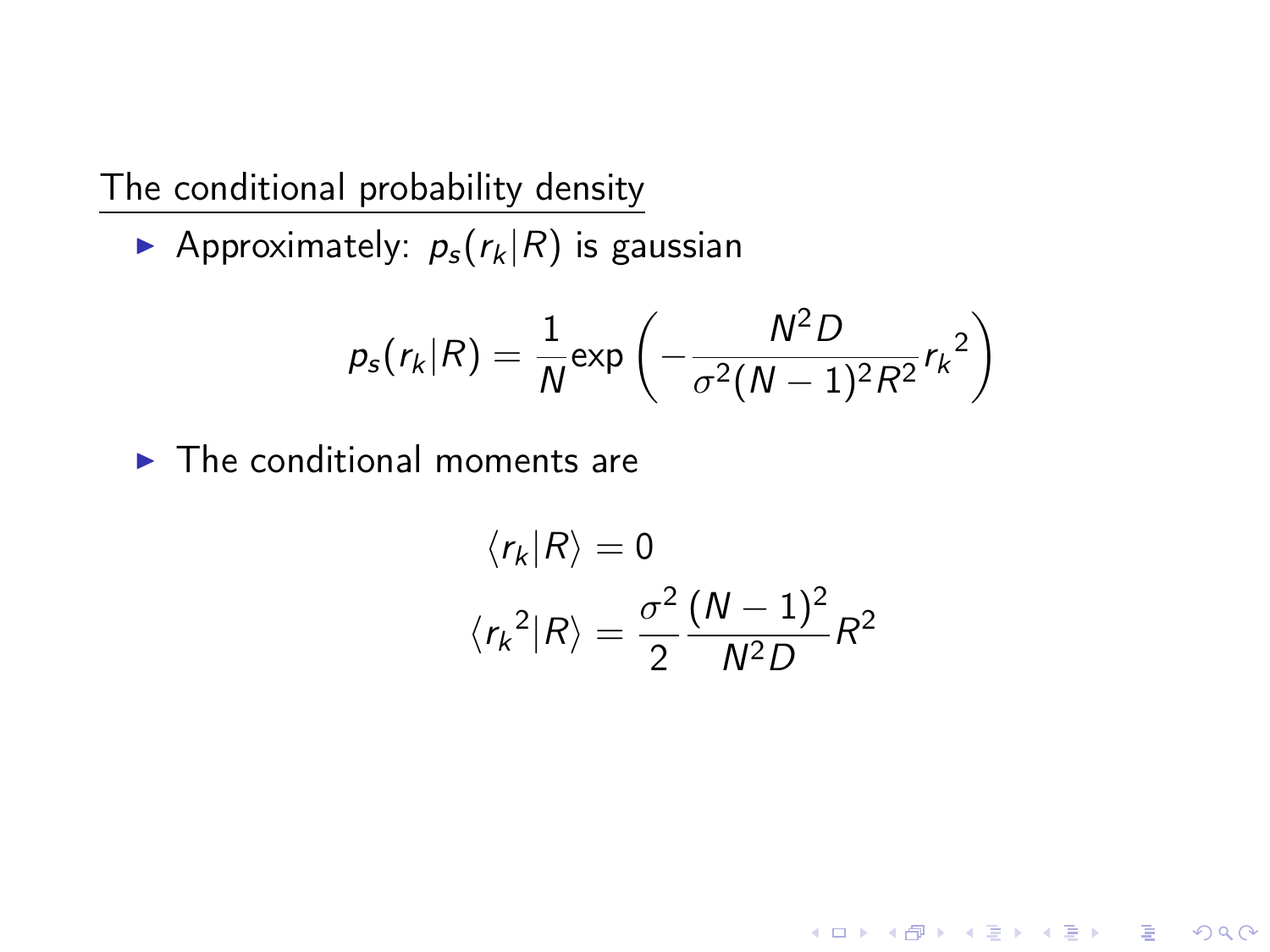The probability density  $p_s(R)$ 

The stationary solution of the reduced FPE

$$
p_{s}(R) = \begin{cases} \delta(R) & a \leq a_{c} \\ \frac{1}{N_{R}} |R|^{a_{N}} e^{-b_{N} R^{2}} & a > a_{c} \end{cases}
$$

with the critical point  $a_c=-\frac{\sigma^2}{2}$  $\frac{\tau^2}{2} (1 - \frac{1}{\Lambda})$  $\frac{1}{N} \big) \left( 1 - \frac{(N-1)^2 \sigma^2}{N^2 D} \right)$  $\frac{(-1)^2\sigma^2}{N^2D}\bigg).$ The coefficients are

$$
a_N \approx \frac{2aN}{\sigma^2} + N - 2 - \frac{(N-1)^3(2a + \sigma^2)}{N^2D} + \mathcal{O}(D^{-2})
$$
  

$$
b_N \approx \frac{N}{\sigma^2} + \frac{2(N-1)^3}{N^2D} + \mathcal{O}(D^{-2})
$$

**KORK EX KEY KEY YOUR** 

(This is for  $D \to \infty$ )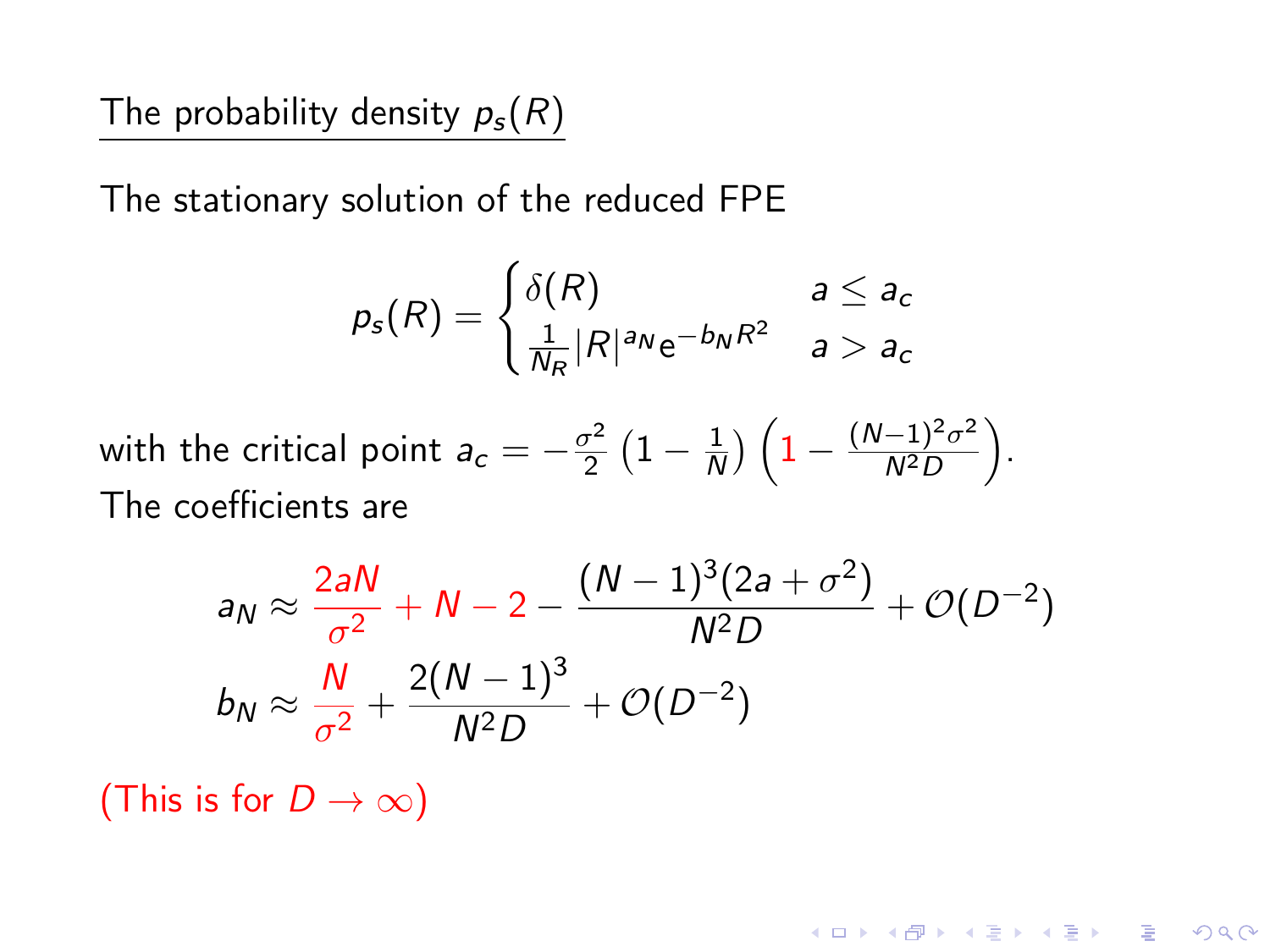

Figure:  $a = 1$ ,  $\sigma = 3$ ,  $N = 4$  (simulat.:  $\circ$ ,  $D \rightarrow \infty$ : -,  $D \gg 1$ : -)

メロト メタト メミト メミト

È

 $299$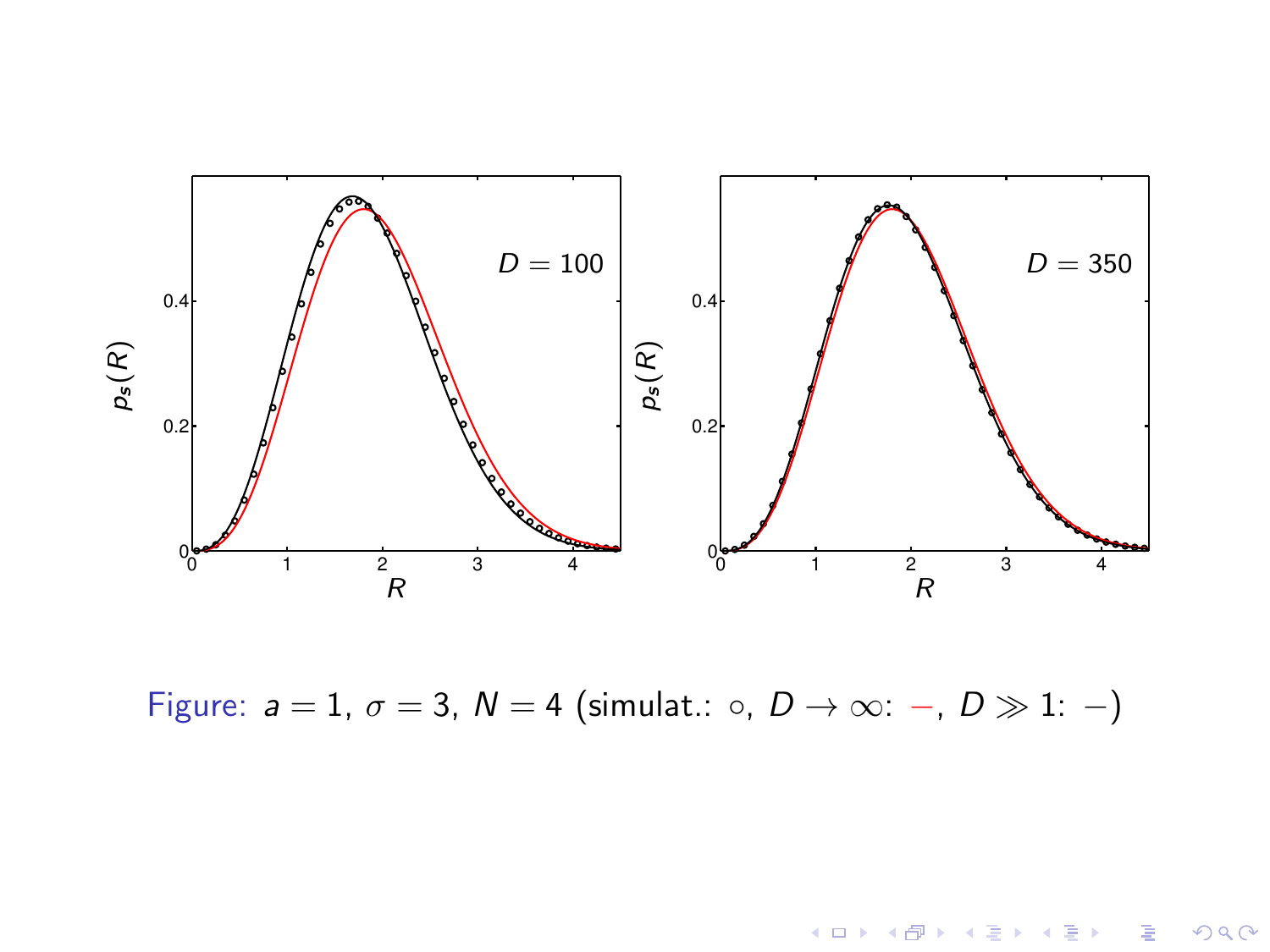The probability density  $p_s(r_k)$ 

The stationary solution is

$$
p_{s}(r_{k}) = \begin{cases} \delta(r_{k}) & a \leq a_{c}(N) \\ \ldots r_{k}^{\frac{a_{N}}{2}} K_{\frac{a_{N}}{2}}(\ldots |r_{k}|) & a > a_{c}(N) \end{cases}
$$



Figure:  $a = 1$ ,  $\sigma = 2.5$ ,  $N = 5$  (simulat.: ○, analytic formula: -)

メロメ メ都 メメ きょうくぼん 重  $299$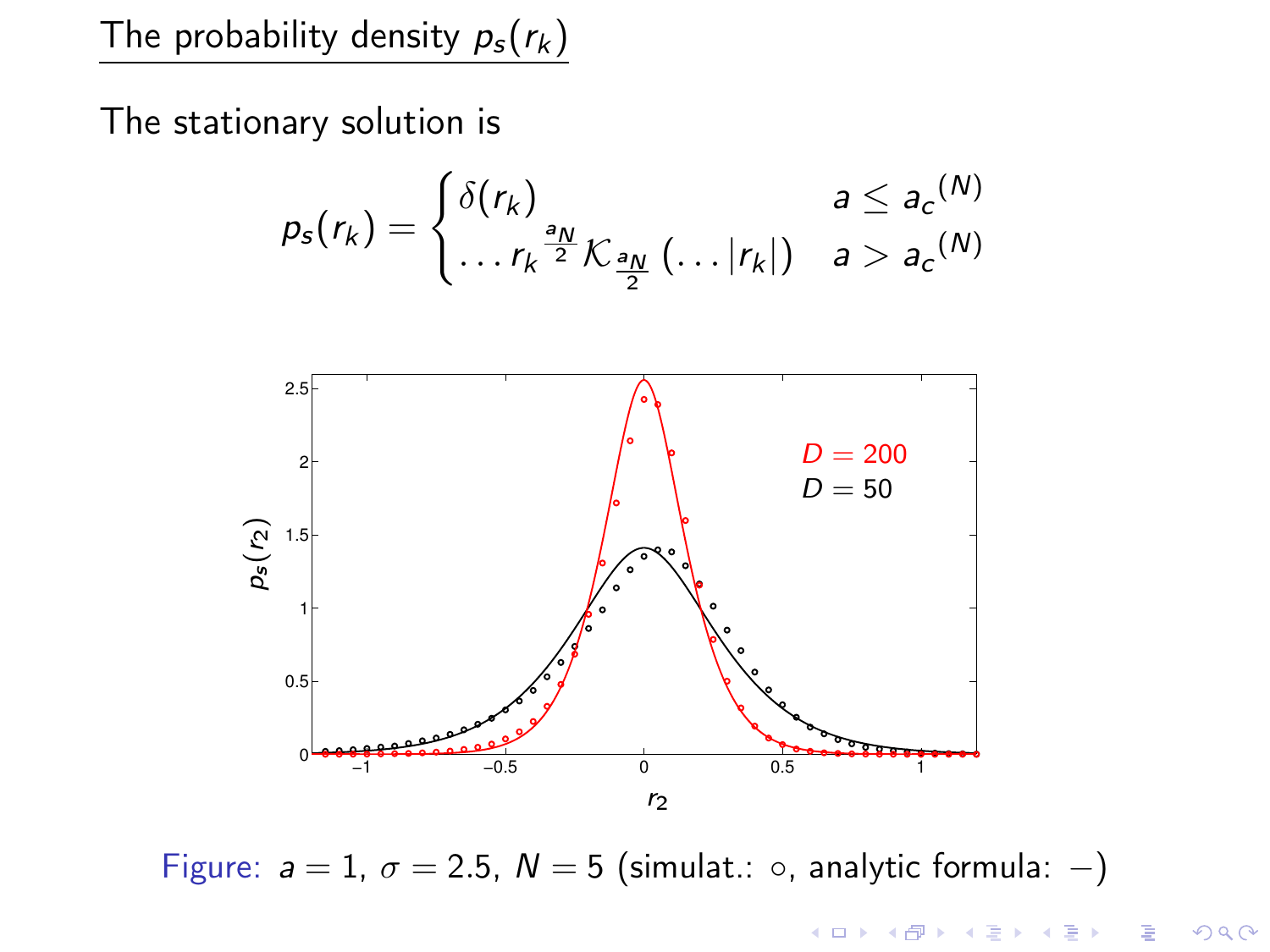Noise induced phase transition of 2.kind

 $\blacktriangleright$  Second moment  $\langle r_k^2 \rangle$  can serve as parameter



Figure:  $\sigma = 0.5$ ,  $D = 100$  and  $N = 2$  (simulation:  $\circ$ , analytical formula:  $-$ )

 $\triangleright$  Power law near the critical point:

$$
\langle {r_k}^2 \rangle \sim (a-a_c)^\beta \text{ with } \beta=1
$$

 $2990$